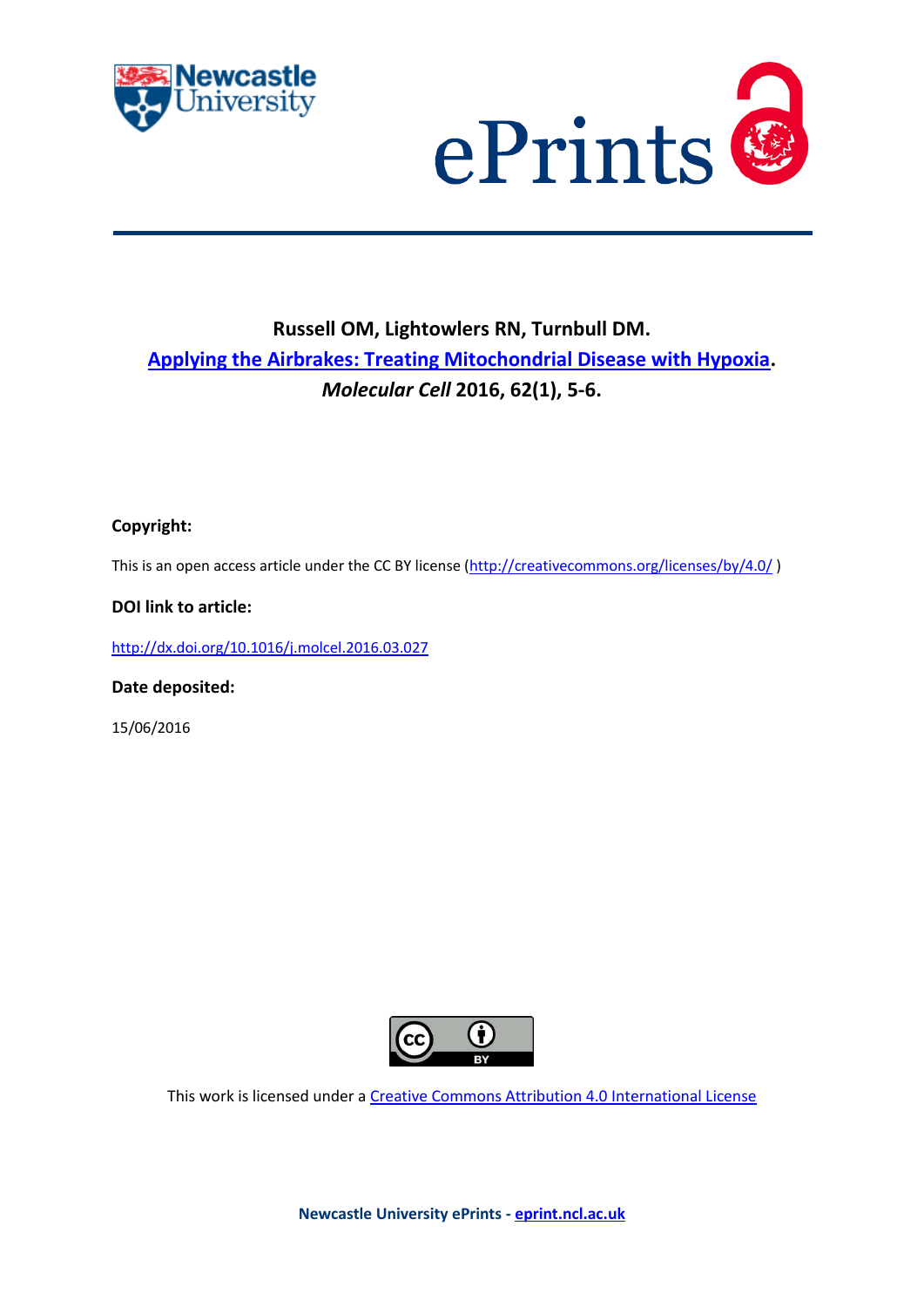# Molecular Cell **Previews**

# Applying the Airbrakes: Treating Mitochondrial Disease with Hypoxia

Oliver M. Russell,<sup>[1](#page-1-0)</sup> Robert N. Lightowlers,<sup>1</sup> and Doug M. Turnbull<sup>[1,](#page-1-0)[\\*](#page-1-1)</sup>

<span id="page-1-1"></span><span id="page-1-0"></span>1Wellcome Trust Centre for Mitochondrial Research, Newcastle University, Newcastle upon Tyne, NE2 4HH, UK \*Correspondence: [doug.turnbull@newcastle.ac.uk](mailto:doug.turnbull@newcastle.ac.uk)

<http://dx.doi.org/10.1016/j.molcel.2016.03.027>

A paper from [Jain et al. \(2016\)](#page-2-0) using whole-genome CRISPR knockout libraries in human cells and models of mitochondrial disease suggests chronic hypoxia could be an unexpected treatment for disorders of mitochondrial respiration.

Mitochondria are responsible for the production of 90% of cellular ATP during oxidative phosphorylation (OXPHOS), a process that couples cellular respiration to ATP production. Specifically, electrons are transferred from NADH or FADH2 via multi-subunit respiratory chain complexes and carriers to molecular oxygen, with the concomitant proton electrochemical gradient being harnessed by a fifth complex, the FoF1 ATP synthase, to form ATP. Defects in the mitochondrial respiratory chain (RC) underlie many inherited mitochondrial disorders and have been implicated in multiple neurological and metabolic diseases. The development of treatments for mitochondrial dysfunction has been the focus of intensive research across multiple labs; however, effective treatments have proved to be elusive. Several strategies for treatment development are currently being followed [\(Lightowlers et al., 2015](#page-2-1)). The majority of these involve increasing the production of ATP by the RC, either by providing more substrate for OXPHOS in the form of NADH precursors ([Khan](#page-2-2) [et al., 2014\)](#page-2-2), increasing mitochondrial biogenesis to add to the pool of mitochondria available for ATP production [\(Viscomi et al., 2011](#page-2-3)), targeting dysfunctional mitochondria for degradation via mitophagy [\(Villanueva Paz et al., 2016\)](#page-2-4), or degrading mitochondrial genomes harboring disease-causing mutations [\(Bacman et al., 2013; Gammage et al.,](#page-2-5) [2014](#page-2-5)) and thus improving mitochondrial health. Recent work by Jain and colleagues in the Mootha laboratory has now highlighted a new paradigm in treating mitochondrial diseases ([Jain et al.,](#page-2-0) [2016](#page-2-0)).

Using a large-scale CRISPR Cas9-mediated whole-genome knockout screen, the authors were able to identify a set of genes whose ablation improved survival in cells with pharmacologically impaired RC complex III. Surprisingly, the most effective genetic suppressor of mitochondrial disease was inhibition of Von Hippel-Lindau (VHL) factor, a key regulator in the hypoxia response pathway and recognized tumor suppressor protein. Under physiologically normoxic conditions, a group of hypoxia-inducible transcription factors (HIFs) are produced and are hydroxylated, signaling them for ubiquitination and subsequent degradation by the VCB-Cull2 complex. VHL, a core component of this complex, is the E3 ubiquitin ligase. Under hypoxic conditions, this hydroxylation step does not occur, thus preventing degradation of HIFs and allowing cells to respond in environments with low oxygen tension. The authors also show that VHL knockout cells are resistant to other inhibitors of OXPHOS (RC complex I and FoF1 ATP-synthase). Further, by using a small-molecule inhibitor (FG-4592) of the HIF hydroxylating enzyme prolylhydroxylase, Jain et al. rescued a growth defect in cell lines with Complex I, III, or V inhibition.

These are intriguing observations, so could hypoxia, counter-intuitively, help whole organisms that suffer from an RC defect? Strikingly, it appears so. Jain et al. demonstrate that a mildly hypoxic environment (11%  $O<sub>2</sub>$ ) improves lifespan in the *Ndufs4* mouse model of Leigh's syndrome, the rare and fatal pediatric mitochondrial disease that is simulated in mice by the loss of a component of RC complex I. Under normoxic (21%

O2) conditions, these mice die after  $\sim$  60 days. Under hypoxic conditions, HIF was stabilized in the mice and caused transcription of hypoxic factors including erythropoietin, a well-established marker for hypoxia. Several indicators of disease progression, such as maintenance of body weight and temperature, were improved, along with a dramatic restoration of their locomotor function. Conversely, survival was severely impaired by hyperoxic conditions (55%  $O<sub>2</sub>$ ), with mice dying after a few days of exposure to this condition.

The authors postulate that several mechanisms may be acting to improve the lifespan of the mice. First, the reduction in  $O<sub>2</sub>$  tension could be decreasing the production of reactive oxygen species (ROS), which have been implicated in the pathogenesis of mitochondrial dysfunction [\(Hayashi and Cortopassi,](#page-2-6) [2015\)](#page-2-6). Second, hypoxia may be activating HIFs, which will lessen the production of ATP by OXPHOS via a reduced supply of carbon to the TCA cycle and increase the reliance on glycolysis [\(Kim et al., 2006\)](#page-2-7) [\(Figure 1](#page-2-8)). Indeed, the authors show that several key glycolytic enzymes are increased in response to hypoxia. It is interesting to note that work from Johnson et al. [\(Johnson et al., 2013](#page-2-9)) appears to contradict this finding. Although their study showed that treatment of a similar *Ndufs4* KO model with tacrolimus, the mTOR inhibitor, also improved the phenotype, it was suggested that this was due to metabolic remodeling leading to a decrease in glycolytic intermediates. These two contrasting findings will need further investigation; however, it could indicate that the reduction in ROS

Molecular Cell 62, April 7, 2016 ©2016 The Authors 5 This is an open access article under the CC BY license ([http://creativecommons.org/licenses/by/4.0/\)](http://creativecommons.org/licenses/by/4.0/).